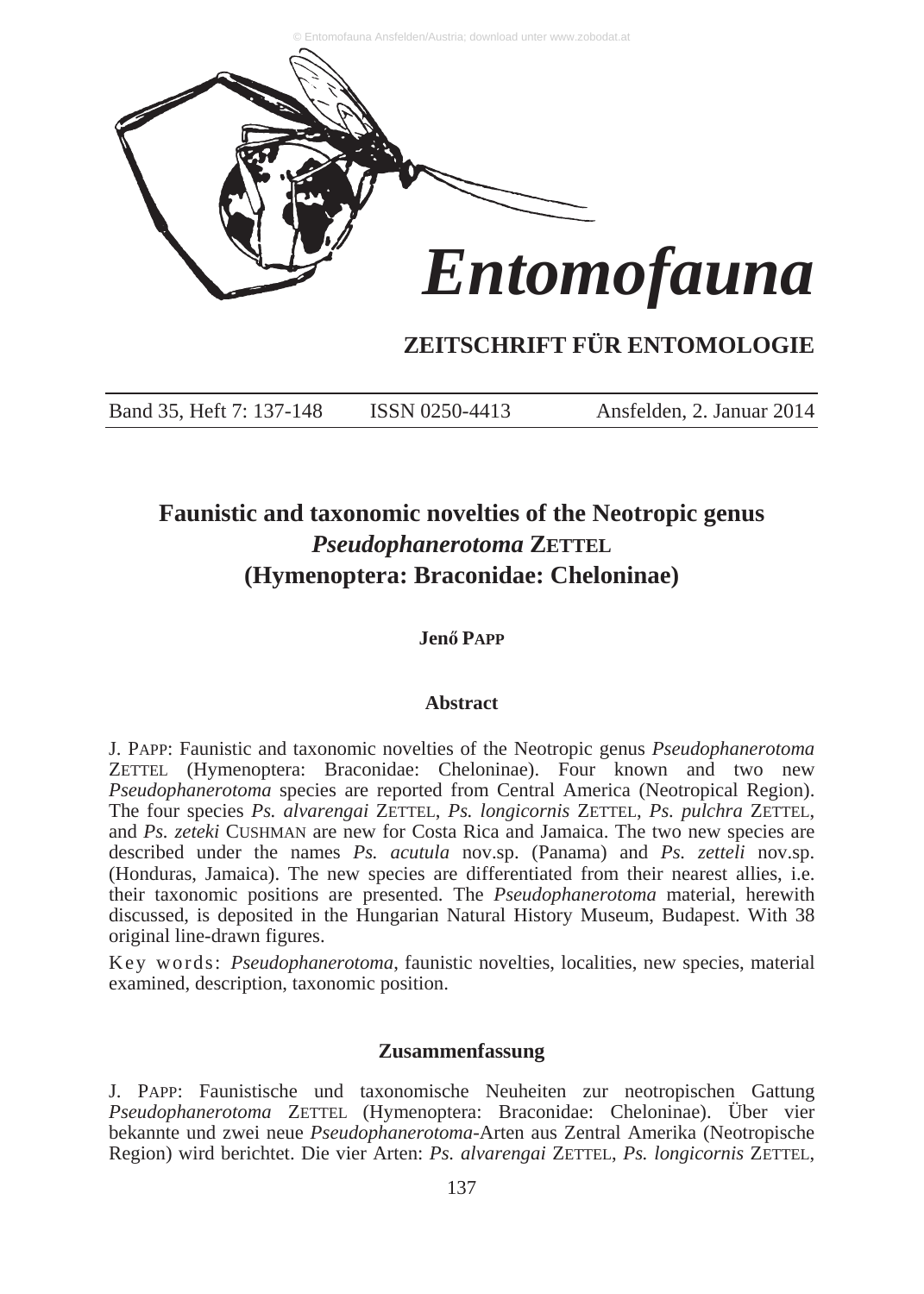*Ps. pulchra* ZETTEL, *Ps. zeteki* (CUSHMAN) sind neu für Costa Rica und Jamaika. Die zwei neuen Arten werden unter den Namen *Ps. acutula* nov.sp. (Panama) und *Ps. zetteli* nov.sp. (Honduras, Jamaika) beschrieben. Differenzialdiagnostische Angaben zur Abgrenzung verwandter Arten werden in einem kurzem Bestimmungsschlüssel vorgestellt. Das angeführte Material ist im Ungarischen Nationalmuseum (Zoologische Abteilung), Budapest, aufbewahrt.

#### **Introduction**

M a t e r i a l . The *Pseudophanerotoma* material, elaborated here, was available to me by W. J. HANSON's (Logan) and L. REZBANYAI-RESER's (Luzern) kindness. The chelonine braconids by HANSON were taken in five localities of Costa Rica and two localities in Honduras, those by REZBANYAI-RESER in one locality of NW Jamaica. The Jamaican chelonines were collected with the help of two light-traps operating in an orchard garden (one trap) and in a field with fairly natural vegetation (one trap) (REZBANYAI-RESER 1998: 136-137). This braconid material is deposited in the Hungarian Natural History Museum, Budapest.

P s e u d o p h a n e r o t o m a . The chelonine genus *Pseudophanerotoma* was described by ZETTEL on the basis of ten neotropical species: three known and seven new to science (ZETTEL 1990: 164-178). It is nearest to *Phanerotoma* WESMAEL, 1838 and the two genera were differentiated by ZETTEL (1990: 150-151) on the basis of one single feature (within his key to the Cheloninae tribes and genera, see key couplets 2 and 6): the issuing point of the fore wing vein "cu1" = 1st Cubitusabschnitt (or 1-SR-M) and "b" = Basalnerv (or 1-M). An examination of the type-species of the two genera (*Phanerotoma dentata* PANZER and *Pseudophanerotoma thapsina* WALLEY, respectively) revealed further venation differences between them:

*Phanerotoma*: Fore wing vein 1-SR-M issuing clearly separately from about the middle of the parapterostigma (Fig. 1, see upper pair of oblique arrows) (distinction by ZETTEL). First discal cell relatively wide and first subdiscal cell relatively less wide (Fig. 1, see arrows).

*Pseudophanerotoma*: Fore wing vein 1-SR-M issuing either 1-M (Figs 15, 33) or very near to each other from the proximal base of parapterostigma (Figs 2, 14, 23, see upper pair of oblique arrows) (distinction by ZETTEL). First discal cell relatively less wide and first subdiscal cell relatively wide (Figs 2, 14, 23, 33, see arrows in the two cells).

In the descriptions the following abbreviations are applied (after VAN ACHTERBERG 1993: 5, Figs H-K):

Fore wing veins.  $cu-a$  = nervulus or transverse cubito-anal vein, m-cu = transverse medio-cubital vein or nervus recurrens,  $r-m$  = second transverse cubital vein,  $r =$ transverse or first section of the radial vein,  $1-M =$  basal vein,  $1-SR-M =$  first section of the cubital vein,  $1-2CU1$  = first and second sections of the discoidal vein,  $2-SR =$  first transverse cubital vein,  $3-SR =$  second section of the radial vein,  $SR1 =$  third section of the radial vein.

 $Eye-OOL =$  shortest distance between hind ocellus and compound eye,  $POL =$  shortest distance between hind two ocelli.

Surface sculpture terminologies after EADY (1968) and HARRIS (1979).

Structure terminologies after GAULD & BOLTON (1988: 58-74).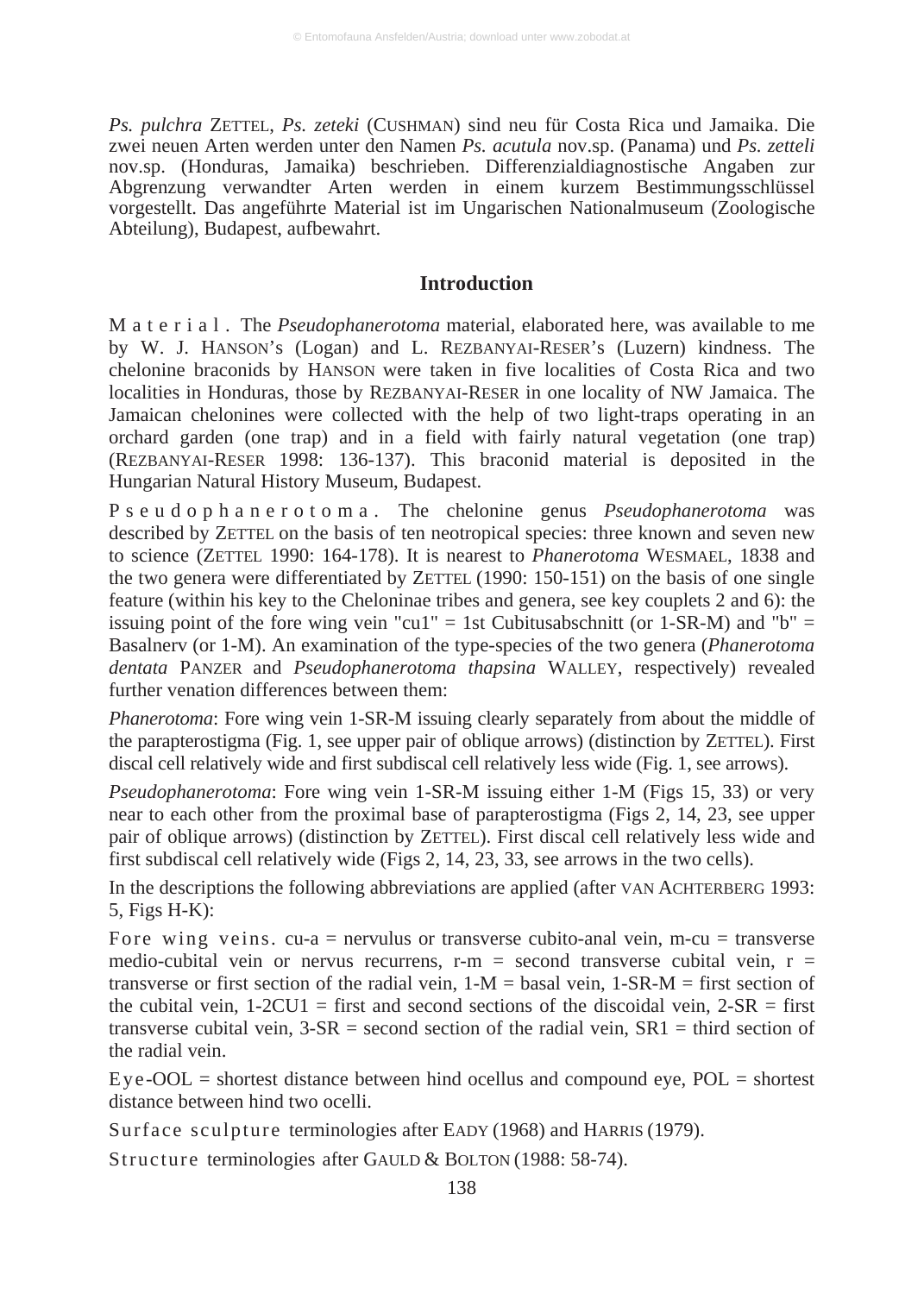## **Faunistic novelties**

#### *Pseudophanerotoma* **(***Pseudophanerotoma***)** *alvarengai* **ZETTEL 1990 (Figs 3-6)**

M a t e r i a l : 1  $\varphi$ : Costa Rica, San José, Escazu, 25-30 April 1988, F.D. Parker. 2  $\varphi$  : Costa Rica, Guan, 14 km S of Cañas,  $1\delta$ : 1-3 October 1989 and  $1\delta$ : 1-15 September 1990, F.D. Parker.

Described from Brazil by two female types (ZETTEL 1990: 108). New to Costa Rica. First flagellomere 1.2 times as long as second flagellomere (Fig. 3). Eye in lateral view 1.5 times as wide as temple, temple beyond eye evenly wide (Fig. 4, see arrows). Clypeus medially with a pair of fairly large denticules (Fig. 5). Fore wing: pterostigma 2.8-3 times as long as wide, 3-SR 1.35-1.4 times as long as r (Fig. 6). Black(ish) pattern of tergites of variable extent.

#### *Pseudophanerotoma* **(***Pseudophanerotoma***)** *longicornis* **ZETTEL 1990**

M a t e r i a l : 2ç ç : Costa Rica, Guan, S. Cañas, 21-25 January 1989, F.D. Parker. 1ç : Costa Rica, Guan, 14 km S Cañas, 1-15 September 1990, F.D. Parker. 2  $\varphi$  : Costa Rica, Guan, 3 km SE River Naranjo, 1 female: December 1991 and  $1\degree$ : 24-31 December 1992, F.D. Parker.

Described by two female and one male types from Ecuador and Paraguay (ZETTEL 1990: 168). New to Costa Rica. Antenna with 35-36 antennomeres (2 females; Fig. 51 with 33 antennomeres: cf. ZETTEL 1990: 169). Fore wing: 3-SR slightly longer than r. Third tergite 1.5-1.6 times as long as second tergite. Median black pattern of metasoma highly veriable in its extent. Body 3.5-4.2 mm long.

#### *Pseudophanerotoma* **(***Furcidentia***)** *pulchra* **ZETTEL 1990, female new (Figs 7-9)**

M a t e r i a l : 1  $\varphi$ : Costa Rica, Cart., near Tuis, 3000', 16-20 July 1993, W.J. Hanson.

The species was described on the basis of the male holotype from Costa Rica: "Punt. Sn. Vito, Las Cruces" (ZETTEL 1990: 175). Antenna with 46 antennomeres. Head in dorsal view 1.75 times as broad as long, eye somewhat (18:16) as long as temple (Fig. 7). Temple in lateral view as wide as eye (Fig. 8, see arrows). Fore wing: 2-SR 1.4 times as long as 3-SR, m-cu clearly postfurcal, 1-M and 1-SR-M equal in length, 1-2CU1 less bent (Fig. 9). Body 6 mm long.

# *Pseudophanerotoma* **(***Pseudophanerotoma***)** *zeteki* **(CUSHMAN 1922) (Figs 10-15)**

M a t e r i a l : 3 $\varphi$   $\varphi$  , 1 $\delta$ : Costa Rica, San José, Escazu, 1 $\varphi$ : 8 February 1987 G.E. Bohart, 2 $\varphi$   $\varphi$ : 1-10 April 1988 and  $1\delta$ : 17 June 1989, F.D. Parker. -  $2\varphi$ ,  $1\delta$ : Costa Rica, Guan, 14 km S Cañas,  $1 \, \varphi$ : 26-30 September 1989,  $1 \, \varphi$ : 1-15 September 1990,  $1 \, \delta$ : 16-22 February 1990, F. D. Parker. -  $2\delta\delta$ : Costa Rica, Guan, S. Cañas, 9-24 February 1989, F.D. Parker. -  $3\delta\delta$ : Costa Rica, Ala., 20 km S of Upala, 21-30 April 1991, F.D. Parker. - 4 females: Costa Rica, Guan, 3 km S River Naranjo, 1 $\varphi$ : 14 November 1991, 2 $\varphi$   $\varphi$ : December 1991, 1 $\varphi$ : April 1992, F.D. Parker. - 2 º º : NW Jamaica, Spring Garden / Saint James, westlich Montego Bay, LF 100 m, 1-10 April 1996, L. Rezbanyai-Reser.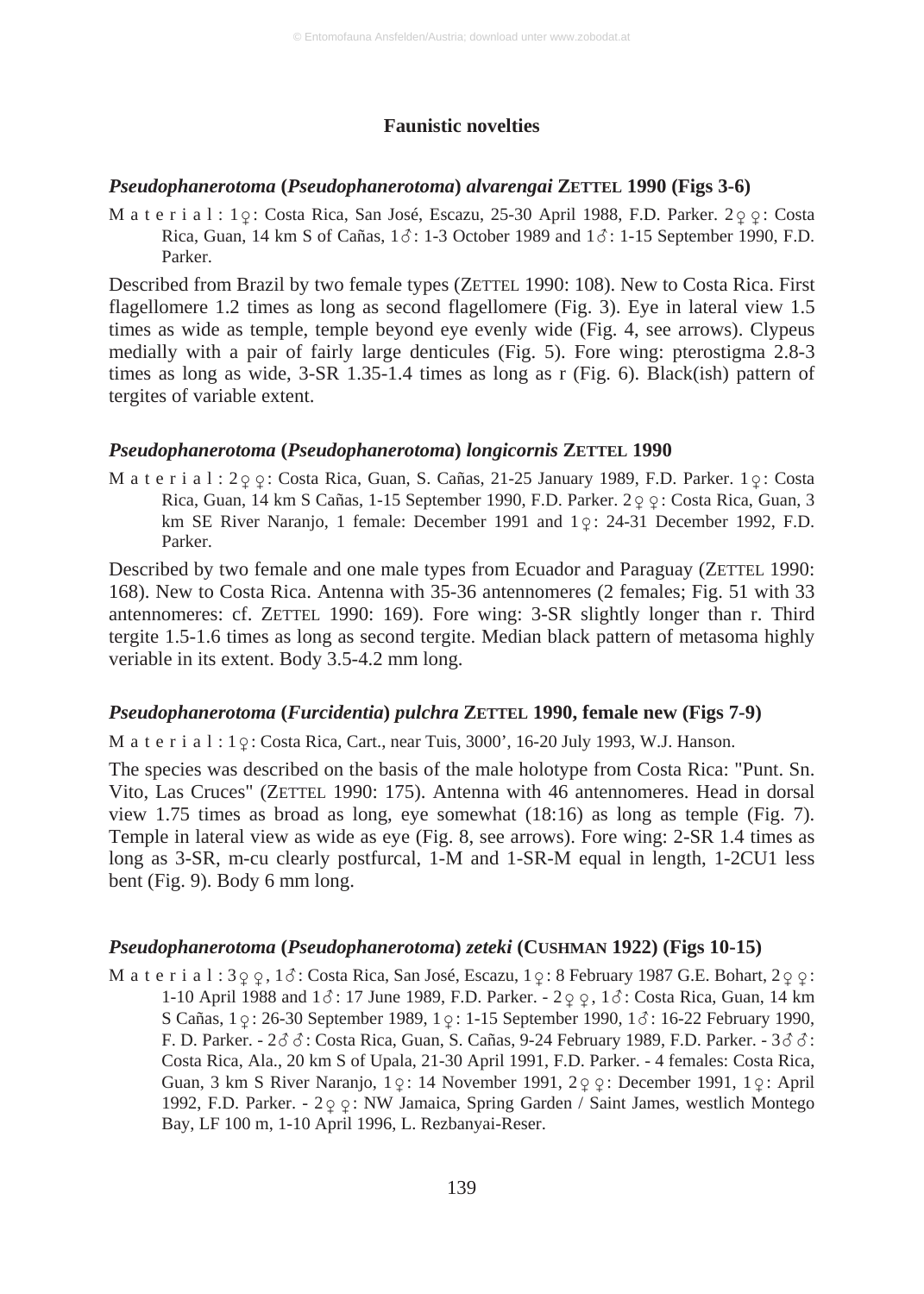The species was described from Panama (Canal Zone) by CUSHMAN on the basis of 4 females and 1 male type specimens (CUSHMAN 1922: 27). New to Costa Rica and Jamaica. Antenna with 24-35 (females) and 30-36 (males) antennomeres. First flagellomere just longer than second flagellomere (20:19) and flagellomeres thick (Fig. 10), compare to those of *Ps. acutula* nov.sp. (Fig. 16). Fore wing: pterostigma wide: 2.5 times to less wide: 3.3 times as long as wide; 1-SR-M issued from 1-M (see arrow), 2CU1 less bent (Figs 14-15). Eye in lateral view 1.4 times (Fig. 11), 1.5 times (Fig. 12) and 1.6 times (Fig. 13) as wide as temple, temple beyond eye evenly broad, frons somewhat steep (Figs 11-13). Ground colour of body brownish yellow, second tergite laterally and third tergite medially with black(ish) pattern; or ground colour of body lemon yellow (albanic form).

#### **Description of the new species**

#### *Pseudophanerotoma* **(***Furcidentia***)** *acutula* **nov. sp. (Figs 16-25)**

M a t e r i a l e x a m i n e d : holotype  $\varphi$ : Panama, Canal Zone, Pipeline Road, 21 March 1982, leg. W. J. Hanson. Holotype is in good condition: (1) glued direct to the pin by right side of its mesosoma, (2) right antenna deficient: flagellum with eight flagellomeres, (3) left fore and middle legs (except coxae) missing.

D e p o s i t o r y : Holotype is deposited in the Hungarian Natural History Museum (Department of Zoology), Budapest, Hym. Typ. No. 12112.

E t y m o l o g y : The species name "acutula" refers to the acutuliform third tergite (Fig. 25).

D e s c r i p t i o n of the female holotype: Body 4.2 mm long. Antenna nearly as long as body and with 41 antennomeres. First flagellomere just longer than second flagellomere (Fig. 16), further flagellomeres similar to those of *Ps. clypeata* (cf. Fig. 69 in ZETTEL 1990: 175). - Head in dorsal view transverse (Fig. 17), 1.85 times as broad as long, eye 2.2 times as long as temple, temple receded, eye protruding. Ocelli elliptic, middle-sized and close to each other, POL shorter (3:5) than longest diameter of hind ocellus. Occiput excavated. Eye in lateral view almost round, 1.2 times as high as wide, clearly twice (22:10) as wide as temple (Fig. 18, see arrows). Clypeus medially with a pair of small denticules (Fig. 19). Cheek 0.4 times as long as height of eye. Face + clypeus as wide as high, inner margin of eyes somewhat diverging ventrally (Fig. 20). Mandible equally thick, its two apical tips subequal (Fig. 21). Maxillar palp somewhat shorter than height of head. Clypeus polished, face finely hairpunctured, head above very finely hairpunctured.

Mesosoma in lateral view elongate, 1.8 times as long as high. Notaulix weakly distinct on anterior declivous part of mesoscutum. Precoxal suture distinct by somewhat crowded punctation. Propodeum rugulose, medio-transversely with a carina. Mesoscutum, scutellum and mesopleuron densely and rather finely punctate. - Hind femur 3.8 times as long as broad medially (Fig. 22). Inner spur of hind tibia half as long as basitarsus. Middle tibia not hollowed proximally.

Fore wing about one-fourth shorter than body. Pterostigma long (Fig. 23), 3.3 times as long as wide, issuing r distally from its middle. Second submarginal cell long, 3-SR and r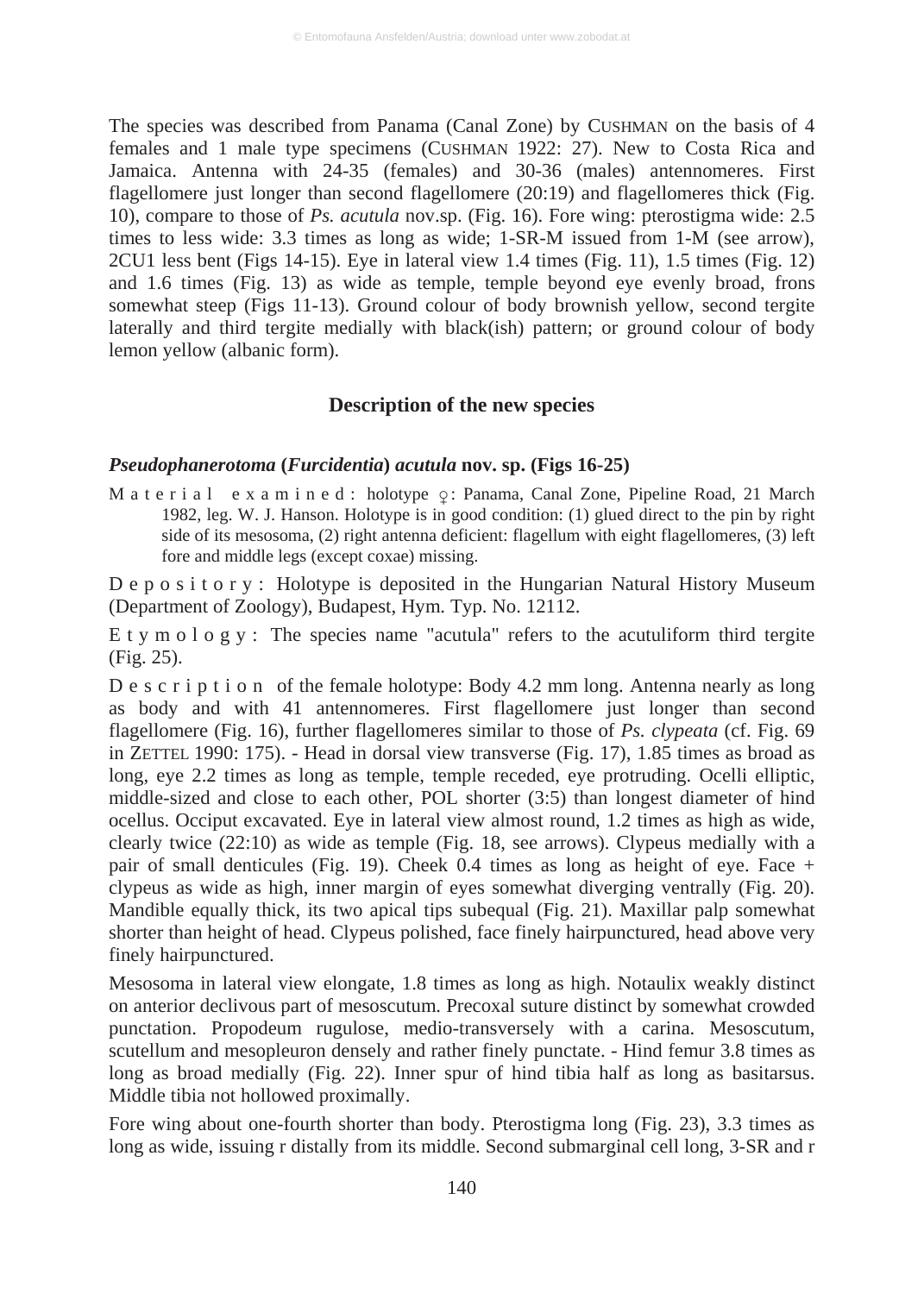equal in length, r-m 0.6 times as long as 3-SR and weakly sclerotized; SR1 faintly Sform, 4.3 times as long as 3-SR and approaching tip of wing. First discal cell elongate, 1- SR-M 1.3 times longer than 1-M; first subdiscal cell wide: 1-CU1 very short, 2-CU1 bent and 2.3 times as long as cu-a (Fig. 23).

Metasoma (or carapace) about 1.3 times as long as mesosoma. First tergite (Fig. 24) a bit broader behind than long (45:40), broadening posteriorly, pair of keels reaching middle of tergite. Tergites striated, interstriations uneven. Third tergite acutuliform: moderately narrowing posteriorly and one-third longer than second tergite (Fig. 25). Ovipositor sheath short, concealed.

Scape and pedicel yellow, flagelum lemon yellow. Head and prothorax lemon yellow, pair of narrow streak on face (below pair of toruli) brown. Meso- and metasoma yellow with dark brown pattern on: pair of spots of pronotum, tergites 1-2, middle small spot on mesoscutum, propodeum almost entirely, mesopleuron ventrally and third tergite anteriorly. Legs lemon yellow, hind femur distally brownish. Wings hyaline, pterostigma and veins light brownish.

Male and host unknown.

D is tribution: Panama.

T a x o n o m i c p o s i t i o n : The new species, *Pseudophanerotoma* (*Furcidentia*) *acutula*, stands nearest to *Ps.* (*F.*) *clypeata* ZETTEL considering their common features: third tergite acutuliform (Fig. 25; Fig. 68 in ZETTEL 1990: 175), 1-SR-M of fore wing issuing from parapterostigma close to 1-M (Fig. 23, see arrow) (subgeneric mark); pair of mandibular tips subequal (Fig. 21, Fig. 67 in ZETTEL 1990: 175). The distinction between the two species is as follows:

- 1 (2) Third tergite one-third longer than second tergite and moderately narrowing posteriorly (Fig. 25). Temple receded (Fig. 17). Cheek short, 0.4 times as long as height of eye (Fig. 20). Fore wing: 3-SR and r equal in length (Fig. 23). Second flagellomere just shorter than first flagellomere (Fig. 16). Hind femur 3.8 times as long as broad medially (Fig. 22). Meso- and metasoma with much black(ish) pattern.  $\varphi$ : 4.2 mm. - Panama ...........*Pseudophanerotoma (Furcidentia) acutula* nov.sp.
- 2 (1) Third tergite as long as second tergite and fairly strongly narrowing posteriorly (Fig. 68 in ZETTEL 1990: 175). Temple in dorsal view moderately rounded (Fig. 66 l.c.). Cheek long, 0.8 times as long as height of eye (Fig. 65 l.c.). Fore wing: 3-SR 1.6 times as long as r (Fig. 70 l.c.). Second flagellomere 1.25 times longer than third flagellomere (Fig. 69 l.c.). Hind femur 3.6 times as long as broad medially. Mesoand metasoma without black(ish) pattern. : 5.7-6.2 mm. - Ecuador................................ ................................................*Pseudophanerotoma* (*Furcidentia*) *clypeata* ZETTEL 1990

## *Pseudophanerotoma* **(***Pseudophanerotoma***)** *zetteli* **nov.sp. (Figs 26-30, 33-37)**

M a t e r i a l e x a m i n e d : holotype  $\varphi$ : NW Jamaica, Spring Garden / Saint James, W from Montego Bay, LF 100 m, 11-20 February 1996, leg. L. Rezbanyai-Reser. - paratype ç: Honduras, Cortes Parque Nacional Cusuco, 15°29'N / 88°13'W, 15 January 1995, leg. R. Cave. - One  $\varphi$  and one  $\delta$  paratypes: Honduras, Olancho Parque Nacional La Muralla, 15 km N La Union, 15°07'N / 86°45'W, 21 March 1995, leg. R. Cave.

T y p e s c o n d i t i o n : Holotype is in good condition: (1) pinned "horizontally" through mesopleura, (2) left antenna apically deficient, i.e. with 34 antennomeres. Two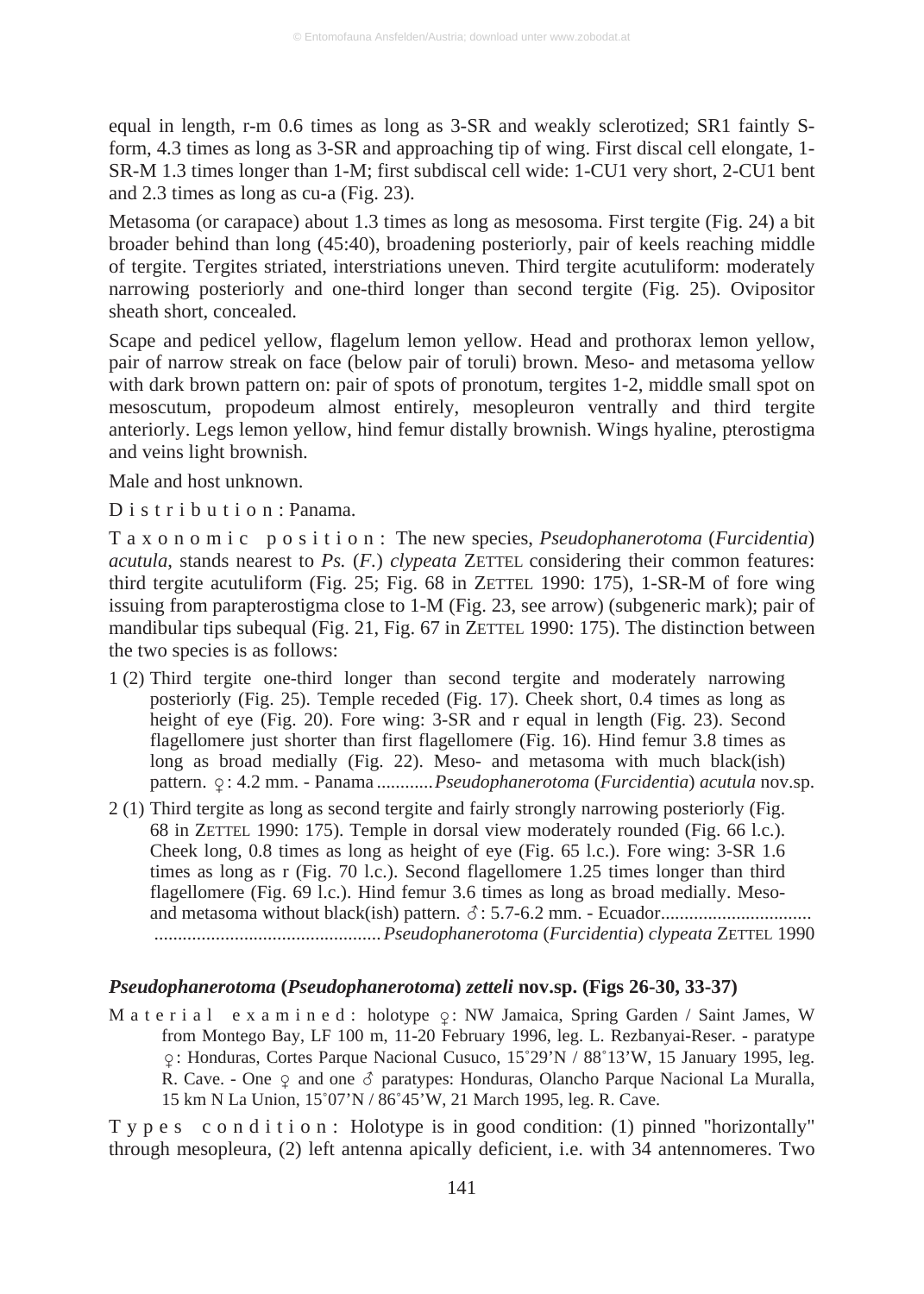female and one male paratypes also in good condition: (1) glued on card point by right mesosomal side  $(2\varphi \varphi)$  and right corporal side  $(1\varphi)$ , (2) left antenna apically deficient, i.e. with 47 antennomeres (and not 51).

 $D \in \mathfrak{p}$  o s i t o r y : Holotype and three paratypes are deposited in the Hungarian Natural History Museum (Department of Zoology), Budapest, Hym. Typ. Nos 12113 (holotype) and 12114-12116 (paratypes).

E t y m o l o g y : The new species is dedicated to Dr Herbert ZETTEL (Wien), earlier braconid specialist, reviser of the world Cheloninae taxa and describer of the genus *Pseudophanerotoma*.

Description of the female holotype: Body 5 mm long. Antenna long, about one-fourth longer than body and with 49 antennomeres. First flagellomere five times as long as broad apically and one-sixth longer than second flagellomere (30:25, cf. Fig. 16), further flagellomeres shortening so that penultimate flagellomere 1.3 times as long as broad. - Head in dorsal view transverse (Fig. 26), 1.8 times as broad as long, eye protruding and 1.5 times as long as temple, temple rounded, occiput deeply excavated and together with gena margined. Ocelli small, elliptic, near to each other: POL as long as longest diameter of hind ocellus. Eye in lateral view nearly round: 1.2 times as high as wide and 1.5 times as wide as temple, temple evenly wide beyond eye (Fig. 27, see arrows). Clypeus medially with a pair of small denticules (cf. Fig. 19). Cheek 0.45 times as long as height of eye. Face + clypeus slightly wider (close below toruli) than high (34:30), inner margin of eyes diverging ventrally (cf. Fig. 20). Mandible equally thick, its two apical tips subequal (Fig. 28). Maxillar palp shorter than height of head. Clypeus polished. Face and head above hairpunctured, latter (vertex + frons) slightly rougher and denser punctate.

Mesosoma in lateral view 1.6 times as long as high. Notaulix distinct (also by its dark colour). Precoxal suture distinct by crowded punctation. Propodeum rugulose. Mesoscutum densely (similar to head above), scutellum and mesopleuron less densely punctate. - Hind femur thin, 4.5 times as long as broad medially (Fig. 29). Inner spur of hind tibia 0.35 times as long as basitarsus. Middle tibia faintly swollen proximally (Fig. 30).

Fore wing somewhat shorter than body. Pterostigma wide (Fig. 33), 3.4 times as long as wide, issuing r distally from its middle. Second submarginal cell long: 3-SR 1.45 times as long as r, 2-SR somewhat longer (20:16-17) than 3-SR, r-m 0.4 times as long as 3-SR and weakly sclerotized; SR1 faintly S-form and approching tip of wing, m-cu postfurcal. First discal cell long, 1-SR-M faintly S-form and 1.3 times as long as 1-M; first subdiscal cell wide, 2-CU1 faintly bent and 3.2 times as long as cu-a, cu-a curved (Fig. 33, see arrows in cells).

Metasoma (or carapace) as long as mesosoma. First tergite (Fig. 34) broadening posteriorly, 1.3 times as broad behind as long, pair of basal carina converging and meeting somewhat beyond middle of tergite. Tergites 1-3 longitudinally and fairly densely striated, interstriations uneven. Third tergite 1.5 times as long as second tergite and both tergites somewhat less broad than those of male (Fig. 35, see also Fig. 37).

Antenna yellow, flagellum darkening brownish to brown on its distal half. Head and mesosoma yellow, carapace testaceous; mesosoma with light brown to brown pattern on: crenulate furrow of pronotum, run of notaulix, tegula, mesopleuron anteriorly and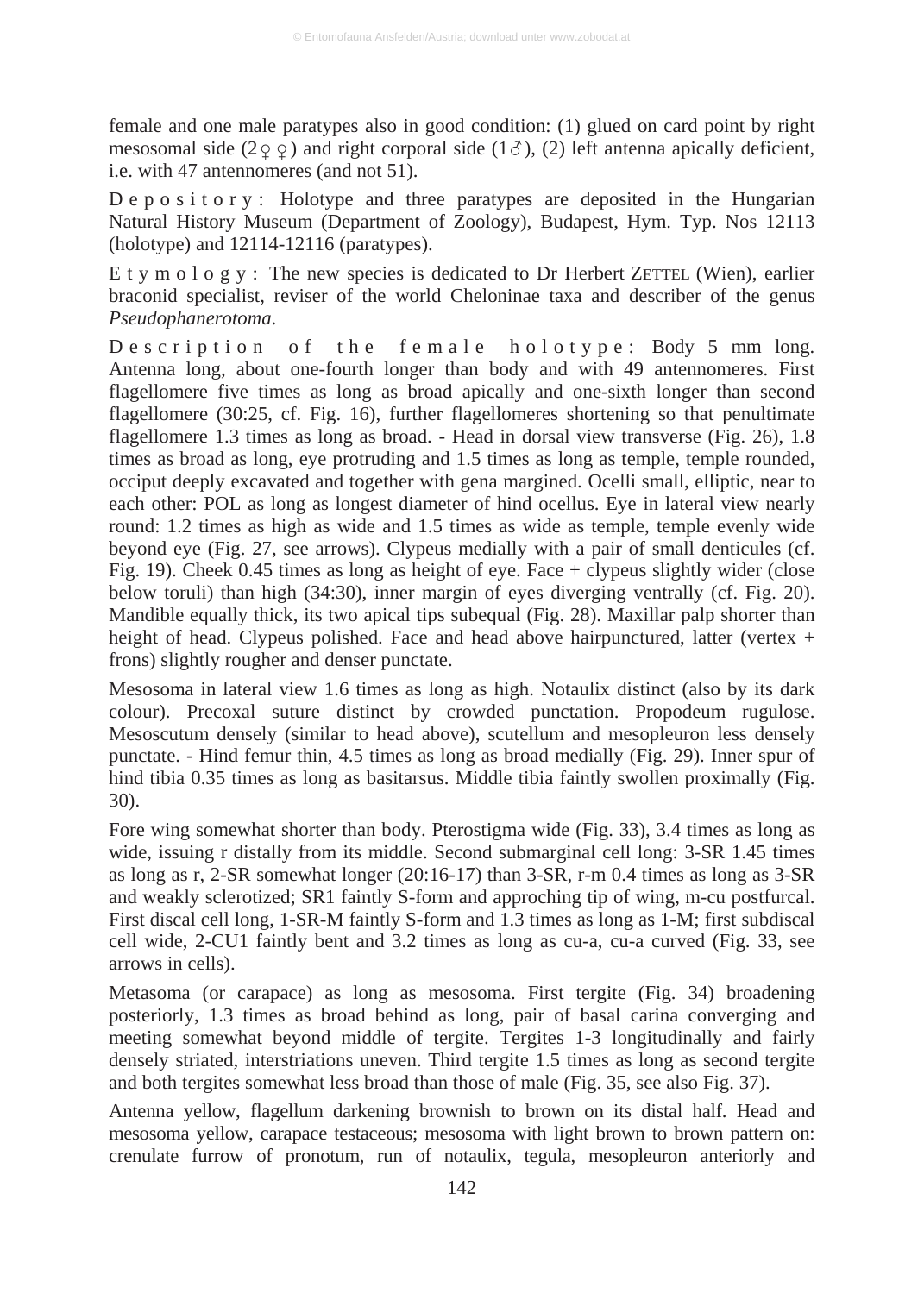posteriorly, propodeum posteriorly. Legs lemon yellow, fifth tarsomeres feebly darkening. Wings subhyaline, pterostigma brown, veins proximo-distally yellow to brown.

Description of the two female paratypes: Similar to the female holotype. Body 6 mm long. Antenna with 50-51 antennomeres. Head in dorsal view 1.8 ( $1\varphi$ ) and 1.85 times ( $1\varphi$ ) as broad as long. Pair of basal carinae not meeting. Fore wing: 3-SR 1.25 times as long as r, 2-SR almost 1.6 times as long as 3-SR. Mesosomal dark pattern somewhat more extended and brown to blackish.

Description of the male paratype: Similar to the female types. Body 6 mm long. Antenna nearly one-third longer than body and with 47 antennomeres. Fore wing: pterostigma wide, 2.2 times as long as wide, issuing r somewhat less distally from its middle, 3-SR 1.45 as long as r, 2-SR 1.5 times as long as 3-SR (Fig. 36). Tergites 2-3 somewhat broader than those of female (Fig. 37).

Host unknown.

D i s t r i b u t i o n : Honduras, Jamaica.

T a x o n o m i c p o s i t i o n : The new species, *Pseudophanerotoma* (*Pseudophanerotoma*) *zetteli*, is nearest and runs to *Ps.* (*Ps.*) *thapsina* (WALLEY) with the help of ZETTEL's key to chelonine genera (ZETTEL 1990: 164-166), their distinctive features are keyed:

- 1 (2) Head in dorsal view (Fig. 31) slightly less transverse, 1.7 times as broad as long, eye less protruding and 2.2 times as long as temple, temple somewhat less rounded, occiput less deeply excavated. Hind femur thick, 3.3 times as long as broad proximally (Fig. 32). Antenna with 28-32 antennomeres. Fore wing: 3-SR and r qual in length, 2-SR 1.7 times as long as 3-SR, 1-SR-M 1.6 times as long as 1-M; first subdiscal cell wide, 2-CU1 straight, cu-a oblique (Fig. 2, see arrows). First tergite (Fig. 38) more broadening posteriorly, 1.6 times as broad behind as long. Body fully yellow. -: 4.5 mm. - U.S.A............................................................................................... ............................. *Pseudophanerotoma* (*Pseudophanerotoma*) *thapsina* (WALLEY 1951)
- 2 (1) Head in dorsal view (Fig. 26) slightly more transverse, 1.8 times as broad as long, eye protruding and 1.6 times as long as temple, temple somewhat more rounded, occiput deeply excavated. Hind femur thin, five times as long as medially (Fig. 29). Antenna with 47-51 antennomeres. Fore wing: 3-SR 1.45 times as long as r, 2-SR somewhat longer (20:16-17) than 3-SR, 1-SR-M 1.3 times as long as 1-M; first subdiscal cell less wide, 2-CU1 bent, cu-a curved (Fig. 33, see arrows). First tergite (Fig. 34) less broadening posteriorly, 1.3 times as broad behind as long. Head and mesosoma yellow, mesosoma with a few dark brown pattern, metasoma testaceous. -: 5-6 mm. - Honduras, Jamaica.................................................................................... .............................................. *Pseudophanerotoma* (*Pseudophanerotoma*) *zetteli* nov. sp.

#### **Acknowledgement**

I am highly grateful to W.J. HANSON (Logan) and L. REZBANYAI-RESER (Luzern) making available me the elaboration of the chelonine braconid material as well as permitted its deposition in the Hungarian Natural History Museum (Department of Zoology), Budapest. Their kind assignation enriched the neotropical chelonine collection of the aforesaid museum.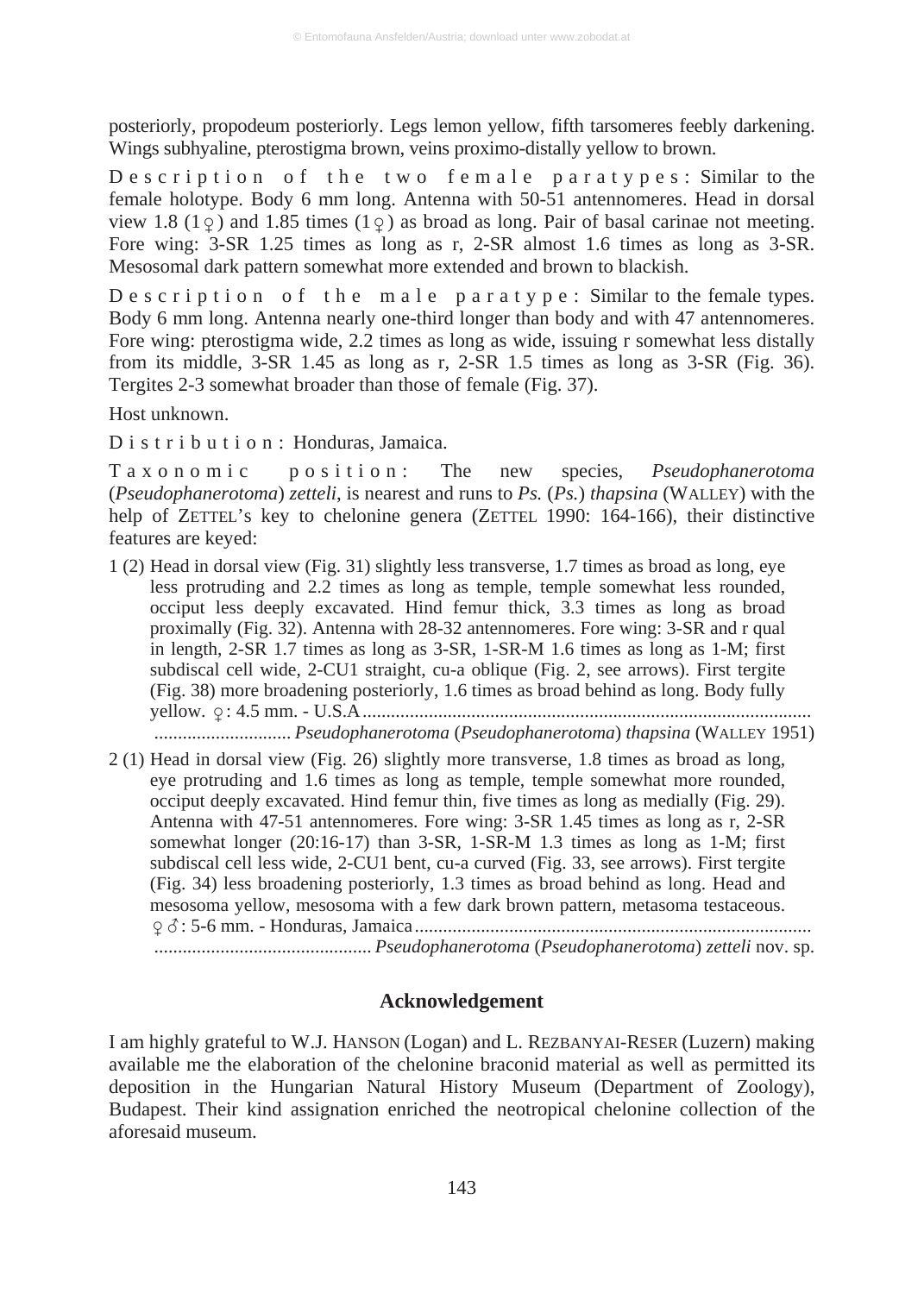#### **References**

- ACHTERBERG C. van (1993): Illustrated key to the subfamilies of the Braconidae (Hymenoptera: Ichneumonoidea). – Zoologische Verhandelingen Leiden **283**: 1-189.
- CUSHMAN R.A. (1922): New species of Ichneumon-flies with taxonomic notes. Proceedings of the United States National Museum **60** (21): 1-28.
- EADY R.D. (1968): Some illustrations of microsculpture in the Hymenoptera. Proceedings of the Royal Entomological Society in London (A) **43**: 66-72.
- GAULD I.D. & B. BOLTON (eds): (1988): The Hymenoptera. British Museum (Natural History), Oxford University Press, p. I-XI + 1-332. (Structure terminologies: p. 58-76.)
- HARRIS R.A. (1979): A glossary of surface sculpturing. Occasional Papers in Entomology **28**: 1-31.
- REZBANYAI–RESER L. (1998): Beitrag zur Insektenfauna von Jamaika, Westindien (Karibik). 1. Einleitung und Tagfalter (Lepidoptera: Rhopalocera). – Entomologische Berichte Luzern **39**: 131-182.
- WALLEY G.S. (1951): Notes on *Phanerotoma tibialis* (HALD.) and *P. fasciata* PROV., with descriptions of two new species (Hymenoptera: Braconidae). – The Canadian Entomologist **83**: 301-308.
- ZETTEL H. (1990): Eine Revision der Gattungen der Cheloninae (Hymeoptera, Braconidae) mit Beschreibungen neuer Gattungen und Arten. – Annalen des Naturhistorischen Museums in Wien **91 B**: 147-196.

Author's address: Dr. Jenő PAPP Kézműves utca 14/A H-1184 Budapest Hungary E-mail: j.papp1933@gmail.com

144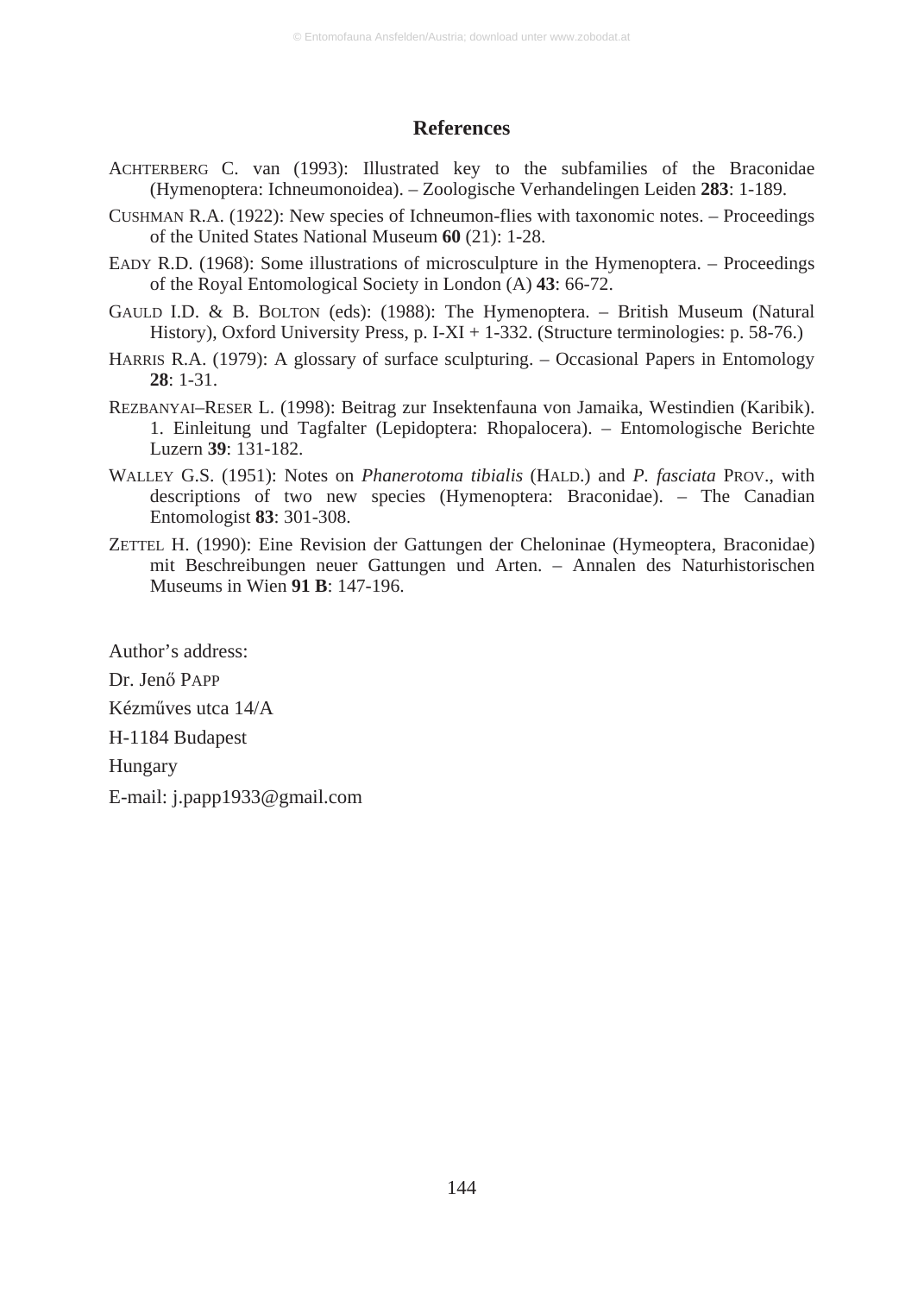

**Fig. 1**: *Phanerotoma dentata* (PANZER): median part of right fore wing. **Fig. 2**: *Pseudophanerotoma* (*Ps.*) *thapsina* (WALLEY): middle part of right fore wing. **Figs 3-6**: *Pseudophanerotoma alvarengai* ZETTEL: (**3**) flagellomeres 1-2, (**4**) head in dorsal view, (**5**) pair of denticules of clypeus, (**6**) pterostigma and second submarginal cell. **Figs 7-9**: *Pseudophanerotoma* (*Furcidentia*) *pulchra* ZETTEL: (**7**) head in dorsal view, (**8**) head in lateral view, (**9**) middle part of right fore wing.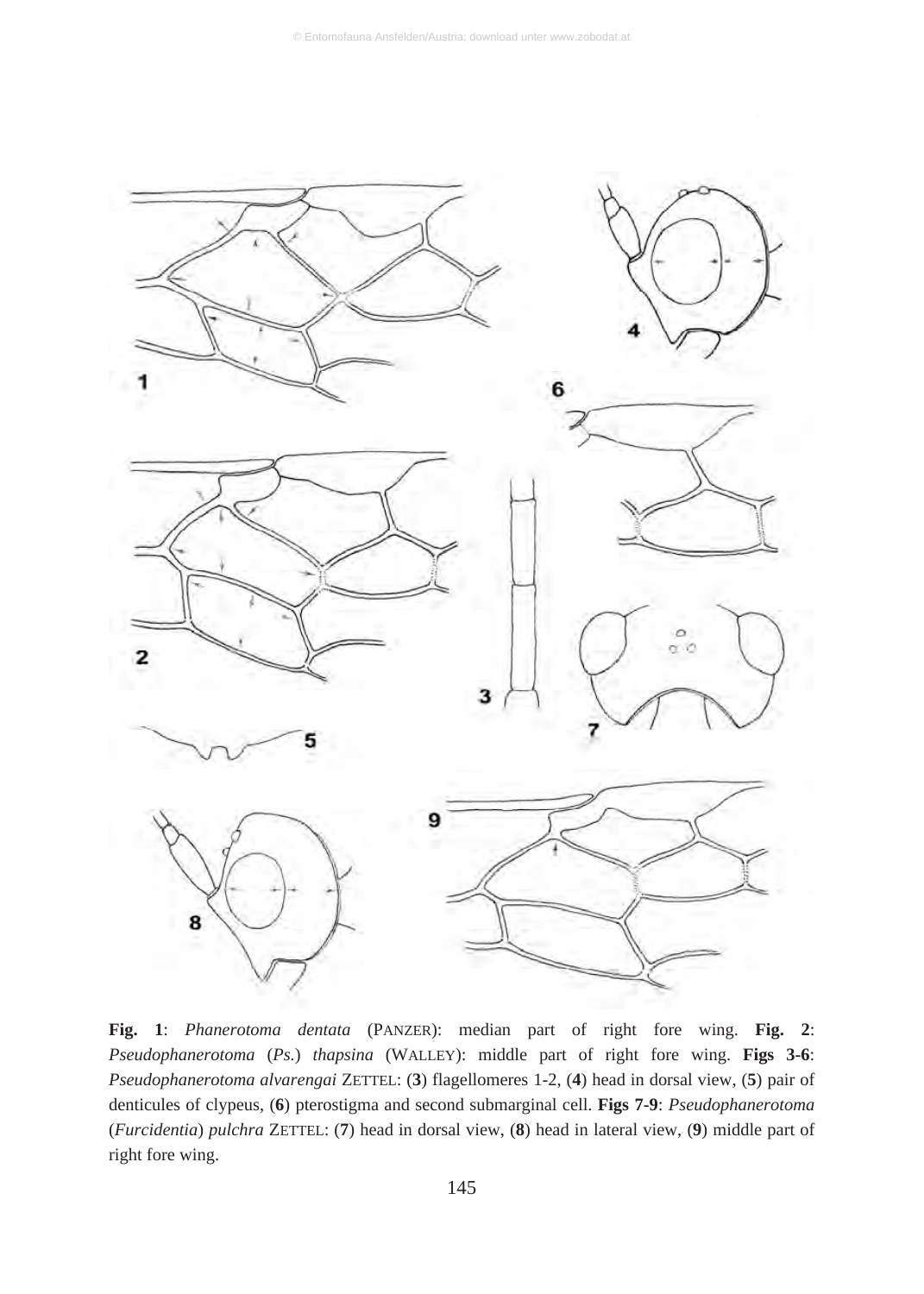

**Figs 10-15**: *Pseudophanerotoma* (*Ps.*) *zeteki* (CUSHMAN): (**10**) flagellomeres 1-2, (**11-13**) head in lateral view, (**14**) middle part of right fore wing, (**15**) pterostigma and basal section of *1-M* and *1- SR-M*. **Figs 16-22**: *Pseudophanerotoma* (*Furcidentia*) *acutula* nov. sp. (female holotype): (**16**) flagellomeres 1-2, (**17**) head in dorsal view, (**18**) head in lateral view, (**19**) pair of denticules of clypeus, (**20**) head in frontal view, (**21**) mandible, (**22**) hind femur.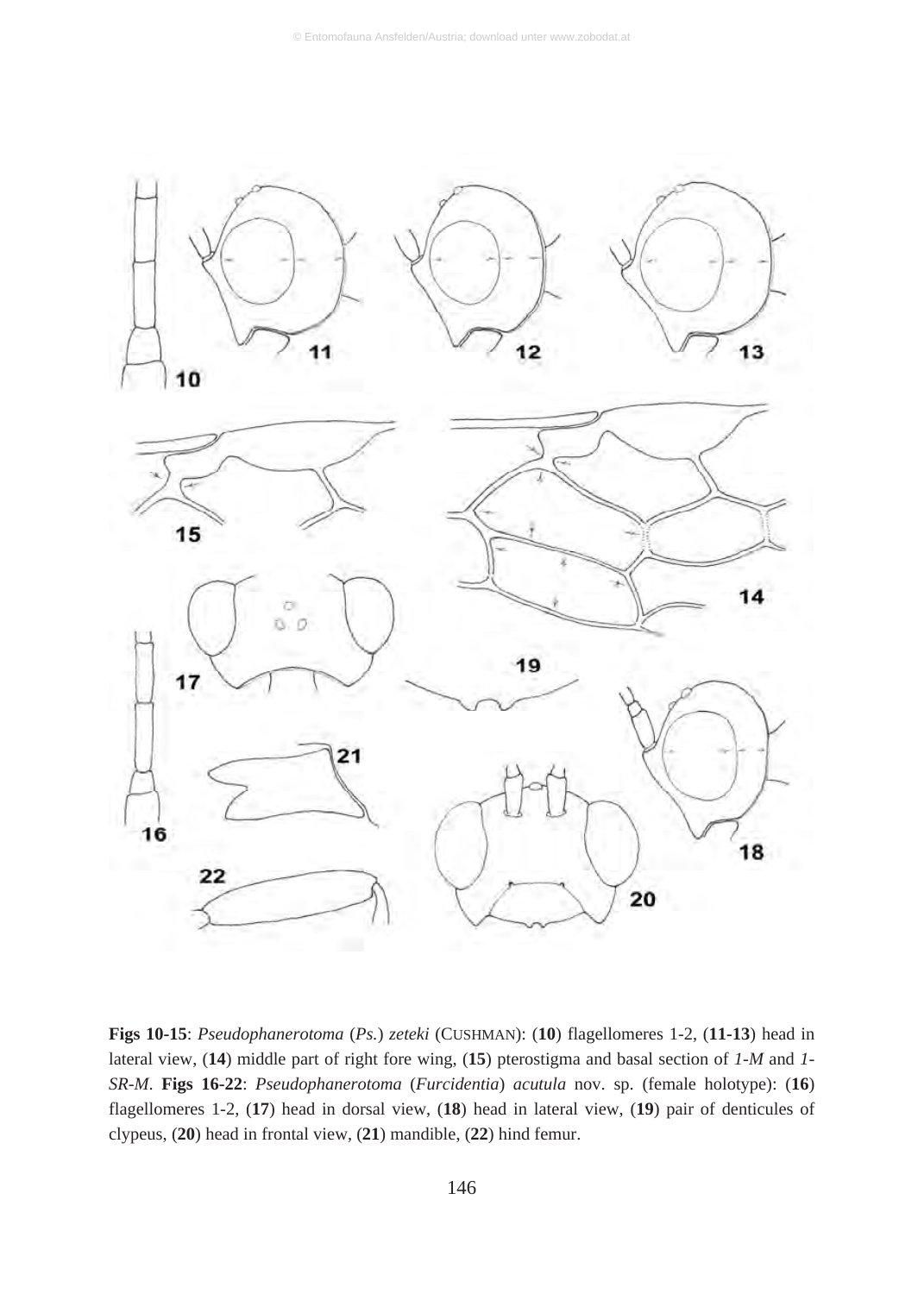

**Figs 23-25**: *Pseudophanerotoma* (*Furcidentia*) *acutula* nov.sp. (female holotype): (**23**) middle part of right fore wing, (**24**) first tergite with indication of its striation, (**25**) tergites 2-3. **Figs 26-30**: *Pseudophanerotoma* (*Ps.*) *zetteli* nov. sp. (female holotype): (**26**) head in dorsal view, (**27**) head in lateral view, (**28**) mandible, (**29**) hind femur, (**30**) middle tibia. **Figs 31-32**: *Pseudophanerotoma* (*Ps.*) *thapsina* (WALLEY) (female paratype): (**31**) head in dorsal view, (**32**) hind femur.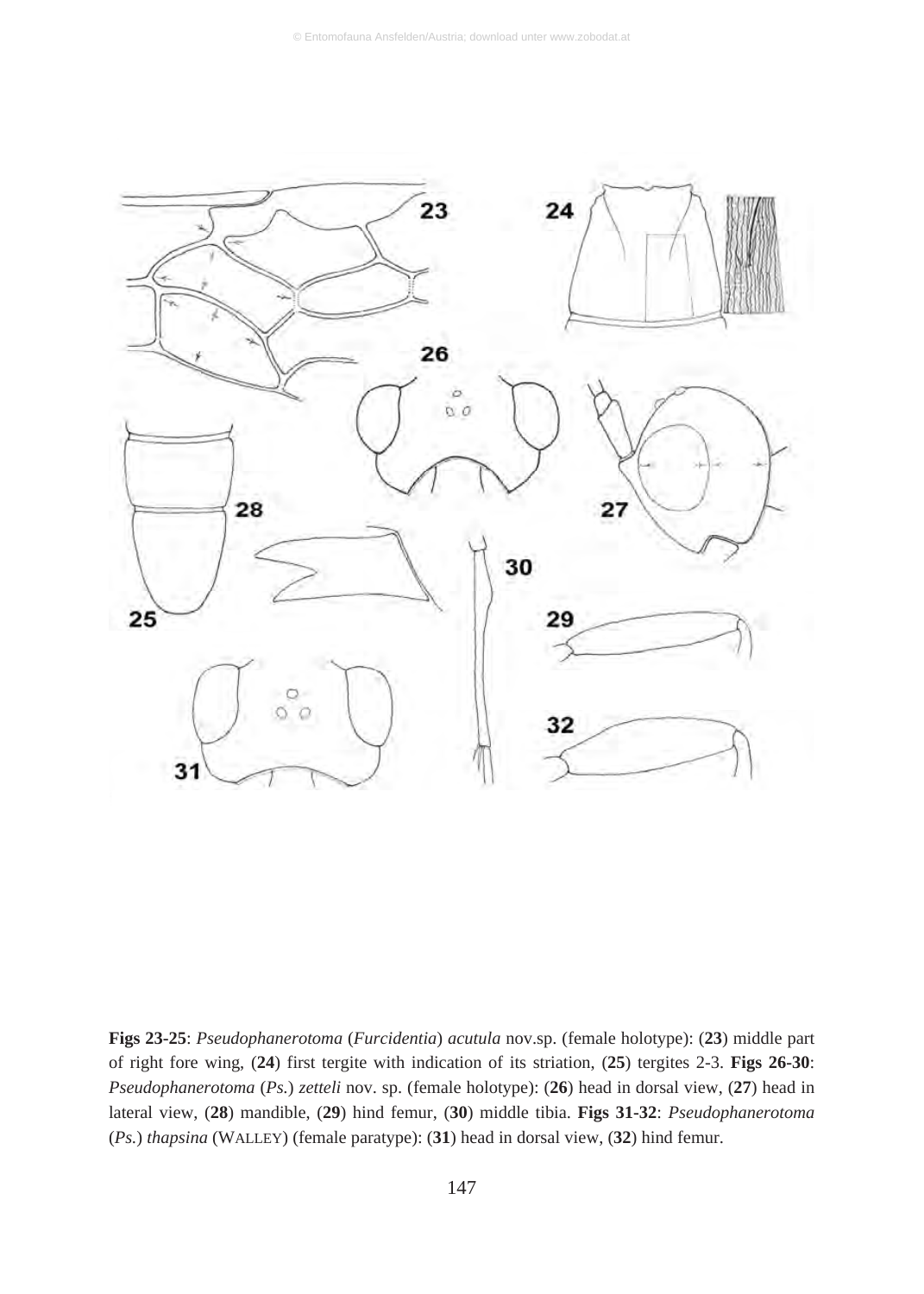

**Figs 33-37**: *Pseudophanerotoma* (*Ps.*) *zetteli* nov. sp. (female holotype: 33-35, male paratype: 36- 37): (**33**) distal part of right fore wing, (**34**) first tergite, (**35**) tergites 2-3, (**36**) pterostigma and submarginal cell of right fore wing, (**37**) tergites 2-3. **Fig. 38**: *Pseudophanerotoma* (*Ps.*) *thapsina* (WALLEY) (female paratype): first tergite.

Druck, Eigentümer, Herausgeber, Verleger und für den Inhalt verantwortlich: Maximilian SCHWARZ, Konsulent f. Wissenschaft der Oberösterreichischen Landesregierung, Eibenweg 6, A-4052 Ansfelden, E-Mail: maximilian.schwarz@liwest.at.

|          | Redaktion: Erich DILLER, ZSM, Münchhausenstraße 21, D-81247 München;                        |
|----------|---------------------------------------------------------------------------------------------|
|          | Roland GERSTMEIER, Lehrstuhl f. Tierökologie, H.-C.-v.-Carlowitz-Pl. 2, D-85350 Freising    |
|          | Fritz GUSENLEITNER, Lungitzerstr. 51, A-4222 St. Georgen/Gusen;                             |
|          | Wolfgang SPEIDEL, MWM, Tengstraße 33, D-80796 München;                                      |
|          | Thomas WITT, Tengstraße 33, D-80796 München.                                                |
| Adresse: | Entomofauna, Redaktion und Schriftentausch c/o Museum Witt, Tengstr. 33, 80796 München,     |
|          | Deutschland, E-Mail: thomas@witt-thomas.com; Entomofauna, Redaktion c/o Fritz Gusenleitner, |
|          | Lungitzerstr. 51, 4222 St. Georgen/Gusen, Austria, E-Mail: f.gusenleitner@landesmuseum.at   |